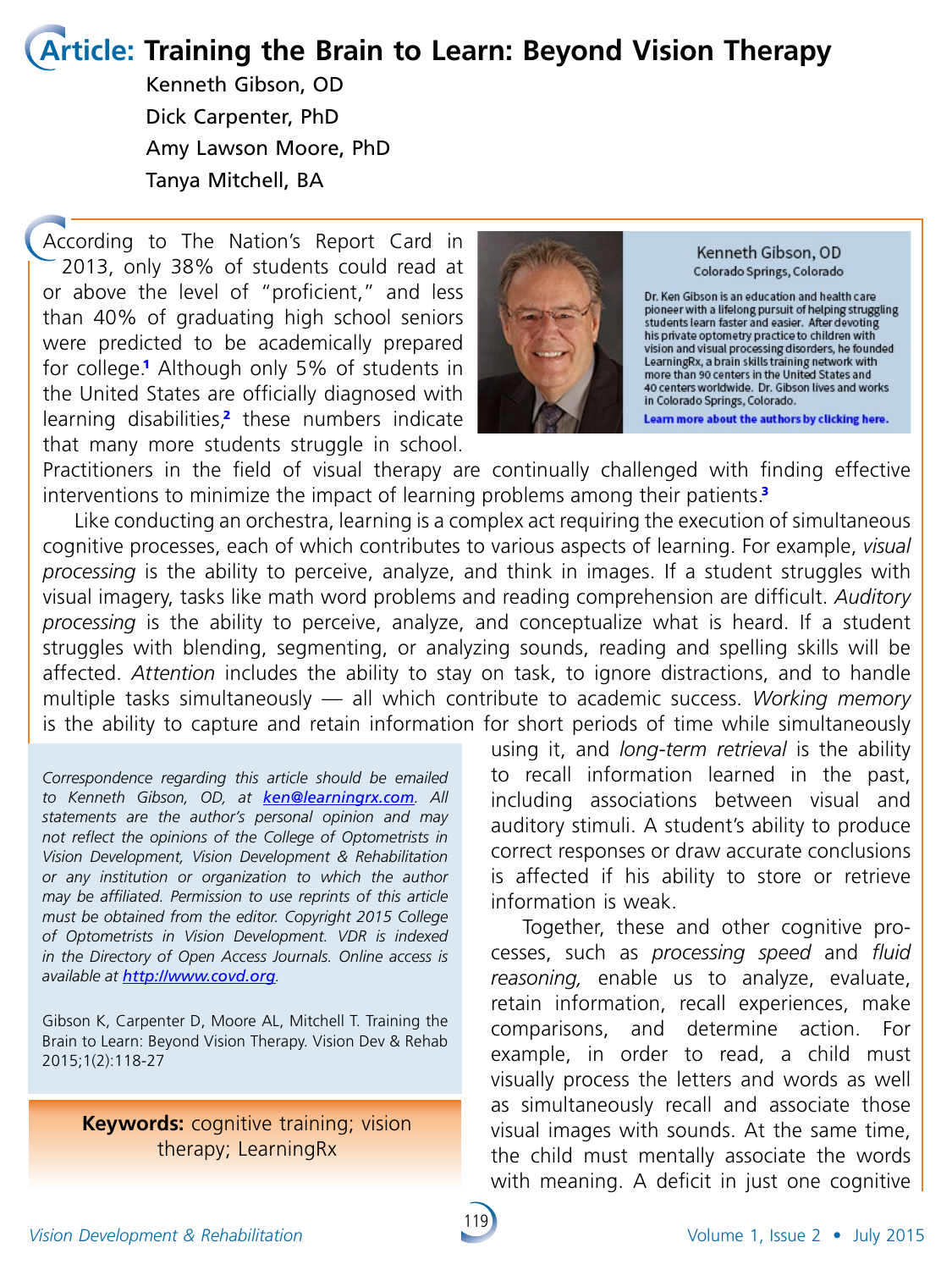skill may limit the efficiency of the child's brain to process information on the page.

Several cognitive skill deficits have been identified as contributors to reading and learning difficulty. Although deficits in auditory processing are frequently associated with poor reading ability,<sup>4</sup> deficits in visual attention,<sup>5</sup> visual memory,<sup>6</sup> and visual motor integration<sup>7,8</sup> have also been identified. Further, research on both children and adults with reading disabilities has revealed deficits in working memory<sup>9</sup> and processing speed,<sup>10</sup> the ability to perform automatic cognitive tasks.

Research also suggests that visual processing interventions have successfully improved targeted cognitive skills necessary for learning. For example, visual attention therapy improved reading comprehension scores among a group of 6th grade students with moderate reading disabilities.<sup>11</sup> In addition, studies by Center<sup>12</sup> and Brown<sup>13</sup> reported statistically significant correlations between visualization training and reading comprehension scores of students when used as part of a multiple-strategy instruction intervention.

Working memory interventions have also been successful in enhancing the skills needed for learning. Working memory is responsible for managing the process of extracting information from text and integrating it with prior knowledge to create meaning.<sup>14</sup> In a study of both skilled readers ( $n = 50$ ) and dyslexic readers ( $n = 41$ ), improvements were noted in decoding, fluency rate, and comprehension for both groups following direct training of working memory.<sup>15</sup> In a recent article in Optometry and Visual Performance, Groffman<sup>16</sup> also noted the importance of integrating working memory training techniques in optometric vision therapy practices.

Targeted training in logic and reasoning may also help students process information more effectively. Logic and reasoning is the ability to solve problems using unfamiliar information or novel procedures. The process of inferential reasoning requires both short-term and long-

120

term memory and acting on retrieval of background knowledge combined with the text to arrive at implicit information.<sup>17</sup> In one study, children trained in reasoning skills increased their IQ by an average of 10 points.<sup>18</sup>

Given the success of such targeted interventions at remediating individual cognitive skills, is it easy to see the impetus to develop a therapeutic model to address remediation of multiple cognitive skills. This study addresses the effectiveness of such a model that can be used as part of a visual therapy practice. Pediatric optometrist Ken Gibson (first author) developed a comprehensive cognitive training intervention called ThinkRx<sup>19</sup> a revised version of the Processing and Cognitive Enhancement (PACE) program used by more than 600 clinicians to augment their visual therapy, occupational therapy, audiology, speech therapy, and psychology practices. The program is based on Gibson's *Learning Model* (Figure 1), a schematic of how information is processed.



The Learning Model<sup>20</sup> is grounded in the Cattell-Horn-Carrol (CHC) theory of intelligence, which describes thinking as a set of seven broad abilities: comprehension knowledge, long-term retrieval, visual-spatial thinking, auditory processing, fluid reasoning, processing speed, and short-term memory.<sup>21</sup> According to the Learning Model, a child takes information in through the senses (input) that must be recognized and analyzed by the active processing system (working memory, processing speed, attention). This executive control system determines which information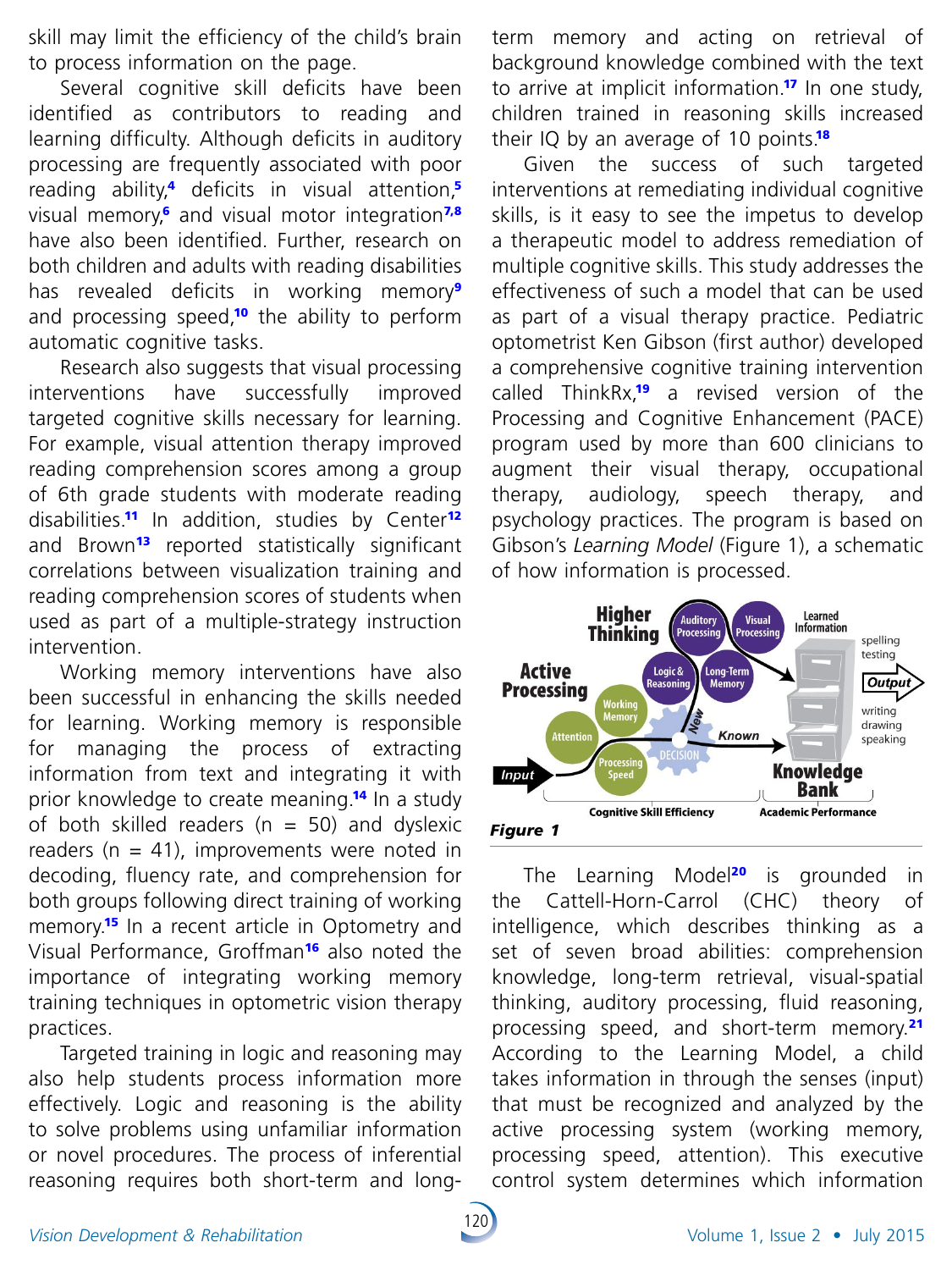is unimportant, easily handled, or requires thinking. Unimportant information is discarded from working memory. If the input contains important information about data that have already been stored in the knowledge bank, it is quickly retrieved and converted to output such as speaking or writing. If the information has not been previously stored, higher thinking processes must then occur. Reasoning, auditory processing, and visual processing must be used to solve the problem or complete the task. If the task is practiced often enough, however, the information is stored in the knowledge bank, which will decrease the time between input to output. This occurs because the higher thinking processes can then be bypassed.

The ThinkRx cognitive training program targets and remediates the seven primary cognitive skills and multiple sub-skills through repeated engagement in game-like mental tasks delivered one-on-one by a clinician or cognitive trainer. The tasks emphasize visual or auditory processes that require attention and reasoning throughout each 60 to 90 minute training period. Using a synergistic "drill for skill" and meta-cognitive approach to developing cognitive skills, the program incorporates varying levels of intensity, hierarchical sequencing of tasks, multiple task loading, and instant feedback from the clinician. Training sessions are focused, demanding, intense, and tightly controlled by the clinician to push students to just above their current cognitive skill levels. Deliberate distractions are built in to the sessions to tax the brain's capacity for sorting and evaluating the importance of incoming information. This ability to correctly handle distracting information and interruptions is the foundation for focus and attention skills.<sup>20</sup>

Consisting of 23 different procedures with more than 1,000 total difficulty levels, the 60hour ThinkRx program serves as the foundation for the LearningRx cognitive skills training system, and is often used in combination with an additional 60 hours of an intensive soundto-code reading intervention, called ReadRx.<sup>22</sup>

The addition of ReadRx gives clinicians more procedures to deliver that focus on auditory processing, basic code, and complex coding skills necessary to improve reading rate, accuracy, fluency, comprehension, spelling, and writing. The interventions are delivered over the course of twelve to twenty-four weeks. All students are trained with each procedure to mastery; that is, some students may spend more time on one procedure than another depending on the number of repetitions needed to master the task. In the ThinkRx/ReadRx combination of training, the first 60 training hours are divided into 50% ThinkRx procedures and 50% ReadRx procedures. The remaining 60 hours of training focus 75% of the time on ReadRx procedures and 25% of the time on ThinkRx procedures. Student and trainer workbooks include a detailed progression through the levels of each procedure to ensure continuity in treatment implementation across students. The following training procedures are examples of multipleskill targeting in the cognitive training program.



#### **Procedure 1: Memory Match**

Memory Match (Figure 2) engages and develops visual memory, visual discrimination, and visual span, as well as processing speed and sustained attention. Using matching workboards with six squares each, the clinician randomly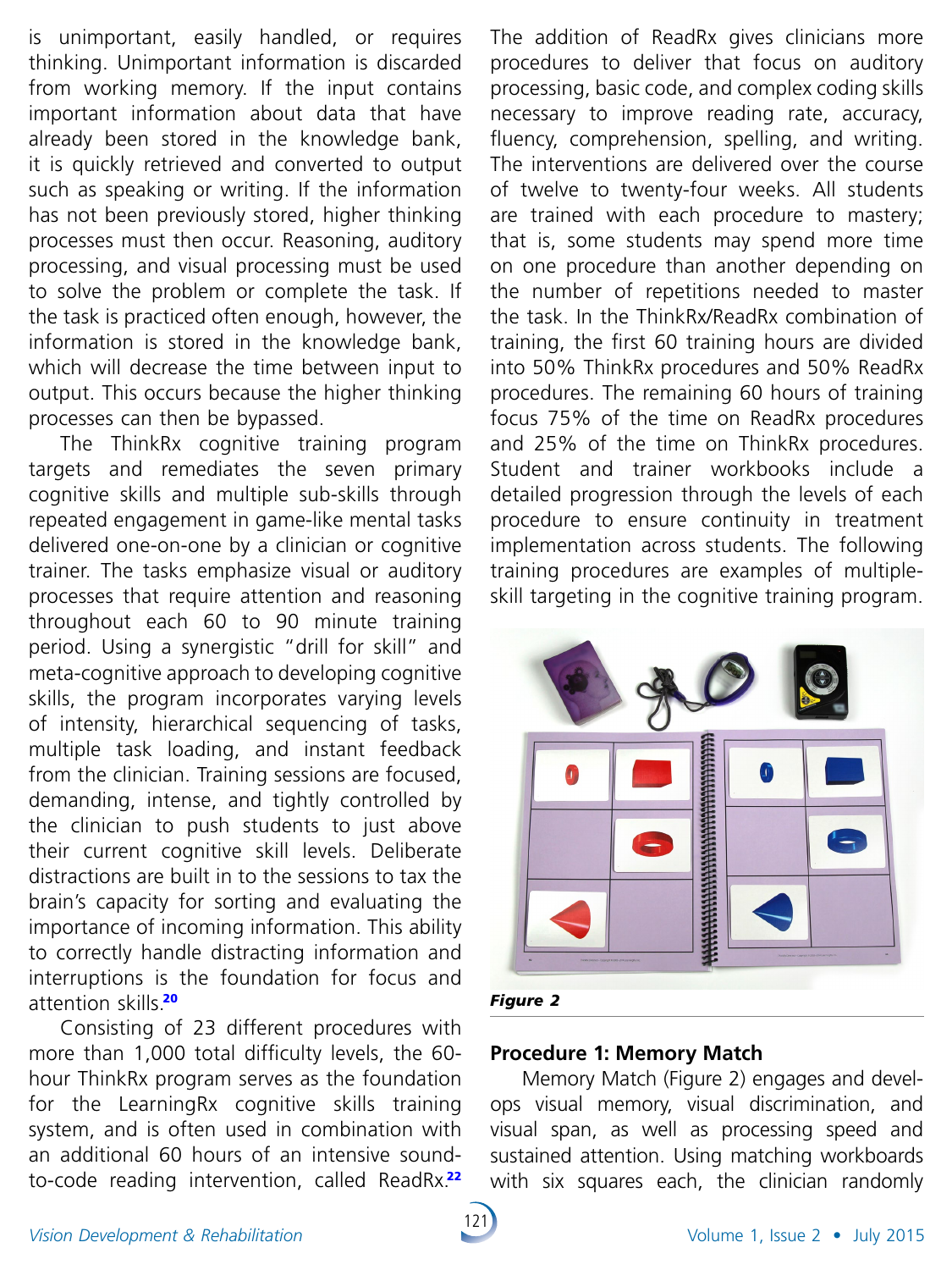arranges cards containing cones, rings, or boxes into a pattern that the student may study for three seconds. After the clinician covers his workboard, the student must reproduce the same pattern on his own workboard while simultaneously counting aloud to the beat of a metronome. There are nine progressively more difficult levels for this procedure with 34 total variations.



#### **Procedure 2: Reasoning Brain Cards**

The Reasoning Brain Cards (Figure 3) cognitive training task targets logic and reasoning, visual discrimination, processing speed, working memory, selective and sustained attention, and comprehension. The clinician randomly arranges a set of 9 or 12 cards, each with four characteristics: shape, color, size, and orientation. The student must identify a group of three cards that shares one of the characteristics. For example, a group of three cards may all contain a medium-sized shape. There are 10 progressively more difficult levels with 40 variations of the task.

#### **Procedure 4: Attention Speed**

Attention Speed targets working memory, processing speed, attention, saccadic fixation, visual discrimination, visual span, and sensorymotor integration (Figure 4). On a grid of 144



similarly-shaped letters (p, d, b, q), the student may be asked to circle every p, cross out every d, draw a triangle around every b, and draw a square around every q while counting to every beat on the metronome and racing the stopwatch. There are 11 levels and 44 variations of this procedure, including visual discrimination of numbers.

#### **Procedure 5: Reading Pictures**

The Reading Pictures task targets learning of complex code. It is used once the students have improved the underlying reading and spelling skills of blending, segmenting, and auditory analysis as well as learned basic codes for 42 sounds. Early and struggling readers are trained in the use of visual images to help them remember the alternative spellings for the same sounds. In the example (Figure 5), the sound /o/ uses the code 'o' like in octopus and 'a' like in watch. The larger of the images indicates the more common spelling of the sound.



*Figure 5*

122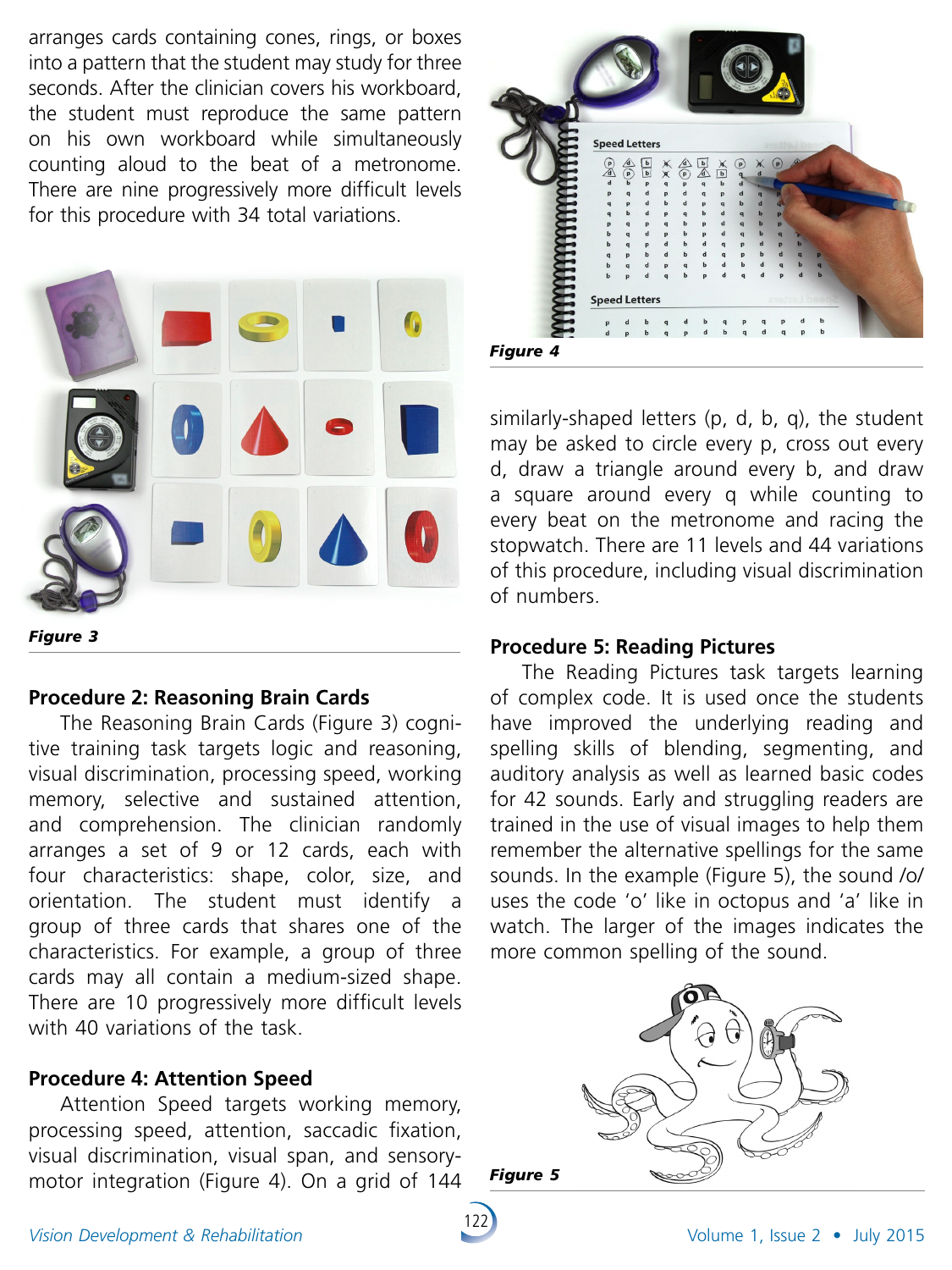The purpose of the current study was to evaluate the effectiveness of ThinkRx/ReadRx cognitive training by examining the change in cognitive skills of students who completed the training program compared to students who did not. Given the pretest to post-test changes documented in unpublished clinical results reports for more than 7,000 students prior to the study, $23$  we hypothesized that children who received cognitive training would achieve greater cognitive skills improvements than children who did not receive cognitive training.

### **METHODS**

# **Participants**

Sixty-one students (ages 6-18) were selected for inclusion in the study. The treatment group  $(n = 31)$  included students who had completed 120 hours of ThinkRx/ReadRx cognitive training at a brain training center in Colorado Springs. The mean duration of training was 23.6 weeks. There were 20 males and 11 females with a mean age of 11.2. In the treatment group, 14 participants entered the program with a diagnosed learning disability. All members of the treatment group entered the program with general learning problems, however. Intake forms completed by parents indicated 71% of the treatment group struggled with reading or writing, 10% struggled with math, and 19% experienced other classroom difficulties such as poor attention and memory, slow to finish work, and work avoidance. The control group  $(n = 30)$  was a cohort of propensity-matched children who had pretested but did not enroll in the cognitive training program. There were 21 males and 9 females with a mean age of 10.1, and eleven participants had been previously diagnosed with a learning disability. All members of the control group were experiencing learning problems. Intake forms completed by parents indicated 80% of the treatment group struggled with reading or writing, 7% struggled with math, and 13% experienced other classroom difficulties such as poor attention and memory, slow to finish work, and work avoidance. The

mean duration between pre-testing and posttesting was 26.1 weeks, meaning treatment and control participants completed both rounds of testing within the same general time periods. Permission to conduct the study was granted by the LearningRx Scientific Advisory Board. Informed consent and assent were obtained from parents and children, respectively. Participants in the control group received a gift card to a local store as compensation for returning for posttesting.

#### **Measures**

All participants were pretested and posttested by a clinician or certified cognitive trainer using the Woodcock Johnson III – Tests of Cognitive Abilities and Tests of Achievement24. Because testing is conducted prior to enrollment in any LearningRx program, the test administrators were not aware if the students were going to be included in the treatment or control groups at the time of pretesting. At posttesting, test administrators were unaware of the students' pretest scores or training program status. To further avoid potential bias, students in the treatment group were not post-tested by their own cognitive trainers. Test administrators reported the raw scores to the program director but did not participate in the calculation or interpretation of results.

The psychometric properties of the Woodcock Johnson III (WJ-III) have been extensively researched, and it is considered an accurate assessment of cognitive skill development. The test was normed on 8,818 subjects, with reliability coefficients of .80 and above and concurrent validity correlations of .67 to .7625. For this study, the specific WJ III test batteries used to measure five primary cognitive skills and two key learning skills included Visual-Auditory Learning, Spatial Relations, Concept Formation, Numbers Reversed, Pair Cancellation, Word Attack, and Sound Awareness (Table 1). The Visual-Auditory Learning test measures associative and semantic memory, which require both encoding and retrieval of auditory and

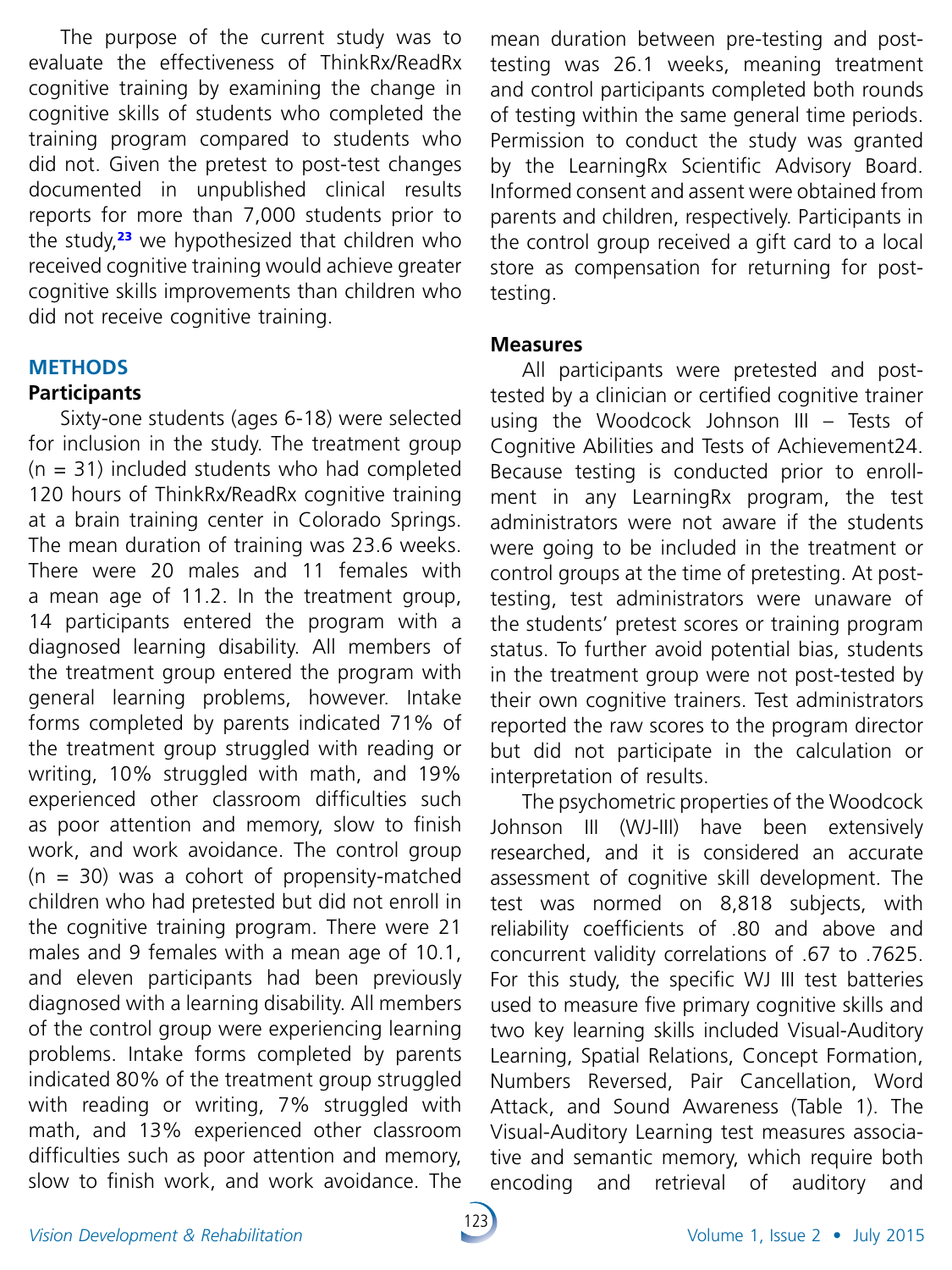| Table 1: Woodcock Johnson III Test Descriptions |
|-------------------------------------------------|
|-------------------------------------------------|

| <b>Test</b><br>No. | <b>Test Name</b>            | <b>Skill</b><br><b>Measured</b> | <b>Description</b>                                               |
|--------------------|-----------------------------|---------------------------------|------------------------------------------------------------------|
| COG <sub>2</sub>   | Visual-Auditory<br>Learning | Associative<br>Memory           | Learn and recall the<br>meaning of rebuses                       |
| COG <sub>3</sub>   | <b>Spatial Relations</b>    | Visual<br>Processing            | Identify individual<br>pieces that form a<br>completed shape     |
| COG <sub>5</sub>   | <b>Concept Formation</b>    | Logic &<br>Reasoning            | Derive a rule from a<br>presented stimulus set                   |
| COG <sub>7</sub>   | <b>Numbers Reversed</b>     | Working<br>Memory               | Perform an operation<br>on numbers held in<br>working memory     |
| COG 20             | <b>Pair Cancellation</b>    | Processing<br>Speed             | Locate and mark a<br>repeated pattern quickly                    |
| <b>ACH 13</b>      | <b>Word Attack</b>          | <b>Word Attack</b>              | Produce letter sounds<br>and read nonsense<br>words aloud        |
| <b>ACH 21</b>      | <b>Sound Awareness</b>      | Auditory<br>Processing          | Rhyme, delete,<br>substitute, and reverse<br>words or word parts |

one small circle. The student must indicate which object is different from the others.

The Numbers Reversed test measures shortterm and working memory by asking the student to repeat a set of numbers in reverse order from how they were presented. The Pair Cancellation test measures attention and processing speed by asking the student to locate and circle pairs of matching pictures in a limited amount of time. The Word Attack test measures basic reading skills by asking the student to apply knowledge of phonetic structure to the reading of nonsense words.

# **RESULTS**

Prior to analysis, difference scores from pretest to post-test were calculated for each test battery (Table 2). The treatment group achieved

| Test                                     | Group      | n  | Pretest (SD)   | Post-test (SD) | Difference (SD) |
|------------------------------------------|------------|----|----------------|----------------|-----------------|
| WJ III COG 2:                            | Control    | 30 | 99.17 (10.72)  | 103.90 (11.51) | 4.73 (11.03)    |
| Visual-Auditory Learning                 | LearningRx | 31 | 92.07 (8.54)   | 111.75 (11.41) | 19.70 (10.17)   |
| WJ III COG 3:                            | Control    | 30 | 105.07 (9.38)  | 108.40 (10.53) | 3.33(8.62)      |
| <b>Spatial Relations\</b>                | LearningRx | 31 | 100.68 (11.20) | 109.68 (7.75)  | 8.77 (11.35)    |
| WJ III COG 5:                            | Control    | 30 | 107.73 (14.05) | 109.97 (10.73) | 2.23 (10.56)    |
| <b>Concept Formation</b>                 | LearningRx | 31 | 104.71 (12.62) | 115.64 (12.93) | 11.87 (8.62)    |
| WJ III COG 7:                            | Control    | 30 | 98.07 (12.09)  | 96.83 (10.81)  | $-1.23(12.01)$  |
| <b>Numbers Reversed</b>                  | LearningRx | 31 | 96.00 (17.31)  | 108.36 (15.83) | 13.48 (14.25)   |
| WJ III COG 20:                           | Control    | 30 | 98.67 (11.66)  | 104.57 (11.72) | 5.90(8.64)      |
| <b>Pair Cancellation</b>                 | LearningRx | 31 | 96.59 (13.74)  | 113.71 (15.55) | 17.90 (10.33)   |
| WJ III ACH 13:                           | Control    | 30 | 104.50 (9.83)  | 102.47 (11.83) | $-2.03(9.32)$   |
| <b>Word Attack</b>                       | LearningRx | 31 | 99.86 (13.32)  | 110.96 (9.25)  | 10.84 (9.57)    |
| WJ III ACH 21:<br><b>Sound Awareness</b> | Control    | 30 | 105.17 (11.37) | 105.37 (13.30) | .20(14.12)      |
|                                          | LearningRx | 31 | 103.29 (15.20) | 119.29 (12.75) | 16.87 (9.89)    |

Table 2: Mean Difference from Pretest to Post-test by Treatment Group

large positive gains across all cognitive skills tested, and the control group achieved losses in working memory and word attack scores while making only small positive gains on the remaining tests. Multiple regression (MR) analyses using difference-in-difference or first differencing—were conducted to examine if membership in the treatment group predicted greater gains in scores for students. The dependent variable in each

visual associations. The student is first taught a rebus, or a set of pictures that each represents a word. Then, the student must recall the meaning of each picture by reading them as a sentence aloud. The Spatial Relations test measures visual processing skills by asking the student to match individual puzzle pieces to a completed shape. The Concept Formation test measures fluid reasoning and inductive logic by requiring the student to determine and apply rules to a set of shapes that share similarities and differences. For example, a set of four objects might include three large circles and

regression model was the difference score between each cognitive pretest and post-test. Three common predictors of academic differences  $-$  age, gender, and learning disability  $-$  were also included as covariates. Technically, these covariates would not be included, due to first differencing, but their inclusion helps to improve the estimate of the treatment effect. Results indicated that treatment group membership was a significant predictor of greater gains from pretest to post-test across measures of longterm memory, logic and reasoning, working memory, processing speed, auditory processing,

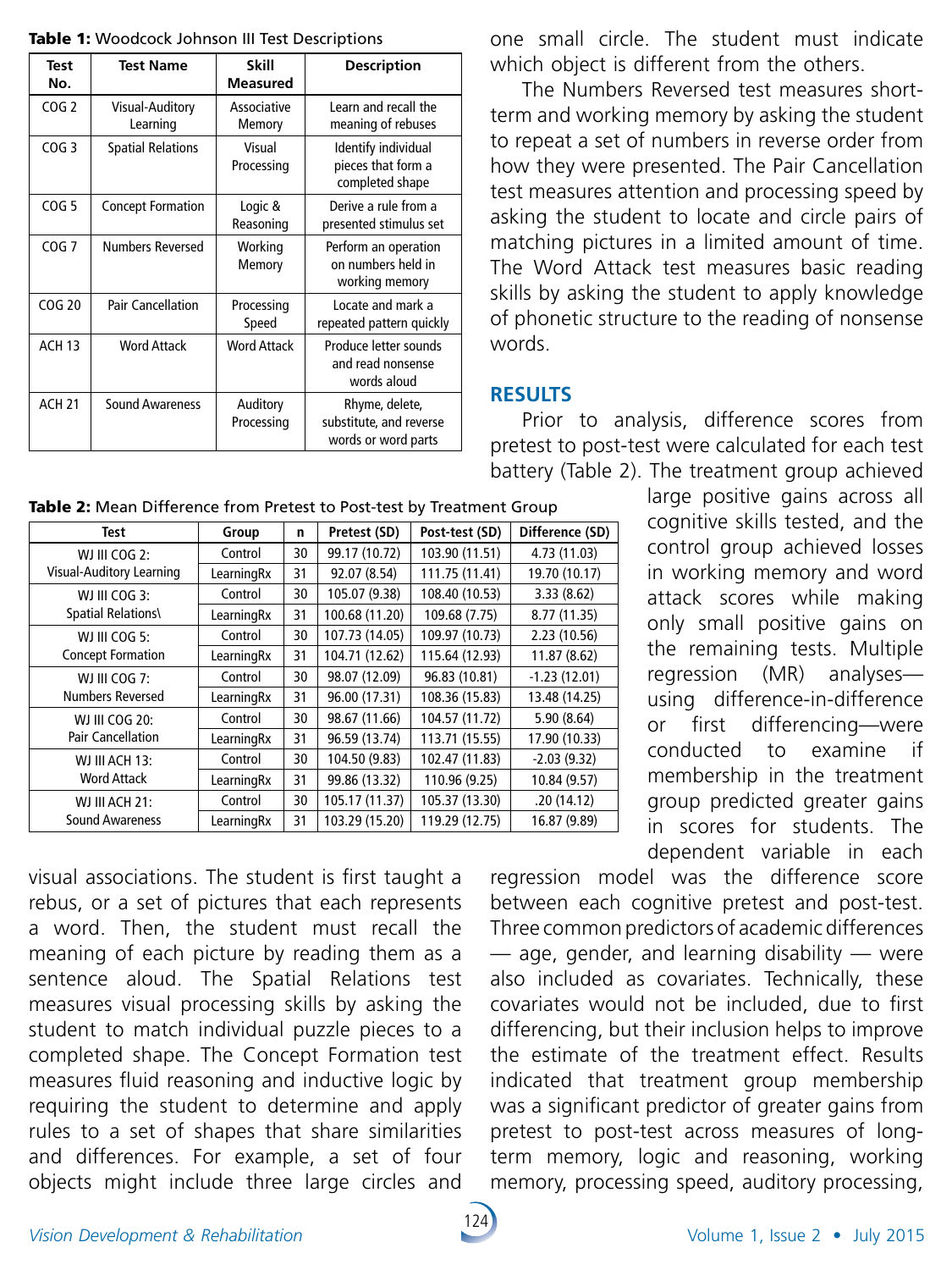| <b>Unstandardized Coefficients</b> |          |           | <b>Standardized Coefficients</b> |      |                          |  |
|------------------------------------|----------|-----------|----------------------------------|------|--------------------------|--|
| <b>WJIII COG 2</b>                 | β        | <b>SE</b> | β                                | p    | sr <sup>2</sup>          |  |
| Group                              | 13.96*   | 2.62      | .543                             | .000 | .280                     |  |
| Age                                | 1.27     | .47       | .268                             | .010 | Ξ.                       |  |
| Gender                             | $-1.01$  | 2.7       | $-0.037$                         | .715 | --                       |  |
| LD                                 | $-4.06$  | 2.65      | $-155$                           | .132 | $-$                      |  |
| WJIII COG 3                        | β        | <b>SE</b> | β                                | p    | sr <sup>2</sup>          |  |
| Group                              | 4.90     | 2.50      | .238                             | .055 | --                       |  |
| Age                                | .862     | .451      | .231                             | .061 | --                       |  |
| Gender                             | $-2.08$  | 2.64      | $-.09$                           | .433 | $-$                      |  |
| LD                                 | $-5.45$  | 2.53      | $-260$                           | .036 | --                       |  |
| WJIII COG 5                        | β        | <b>SE</b> | β                                | p    | sr <sup>2</sup>          |  |
| Group                              | $9.33*$  | 2.55      | .440                             | .001 | .184                     |  |
| Age                                | .280     | .459      | .073                             | .545 | --                       |  |
| Gender                             | $-2.51$  | 2.68      | $-111$                           | .352 | --                       |  |
| LD                                 | $-1.843$ | 2.57      | $-0.085$                         | .477 | 44                       |  |
| WJIII COG 7                        | β        | <b>SE</b> | β                                | p    | sr <sup>2</sup>          |  |
| Group                              | $13.94*$ | 3.50      | .467                             | .000 | .207                     |  |
| Age                                | .794     | .632      | .147                             | .214 | $\overline{\phantom{a}}$ |  |
| Gender                             | $-234$   | 3.69      | $-0.007$                         | .950 | $\overline{\phantom{a}}$ |  |
| LD                                 | $-623$   | 3.54      | $-0.021$                         | .861 | $\overline{\phantom{a}}$ |  |
| WJIII COG 20                       | β        | <b>SE</b> | β                                | p    | sr <sup>2</sup>          |  |
| Group                              | $11.30*$ | 2.36      | .508                             | .000 | .245                     |  |
| Age                                | 1.09     | .423      | .273                             | .013 | $\overline{a}$           |  |
| Gender                             | 3.19     | 2.48      | .135                             | .203 |                          |  |
| LD                                 | $-3.81$  | 2.39      | $-168$                           | .116 |                          |  |
| $ACH$ 13                           | β        | <b>SE</b> | β                                | p    | sr <sup>2</sup>          |  |
| Group                              | $12.29*$ | 2.48      | .544                             | .000 | .281                     |  |
| Age                                | .490     | .447      | .120                             | .277 | Ξ.                       |  |
| Gender                             | $-3.06$  | 2.61      | $-127$                           | .247 | --                       |  |
| LD                                 | $-1.13$  | 2.51      | $-0.049$                         | .652 | --                       |  |
| ACH <sub>21</sub>                  | β        | <b>SE</b> | $\overline{\beta}$               | p    | sr <sup>2</sup>          |  |
| Group                              | $15.94*$ | 3.21      | .547                             | .000 | .284                     |  |
| Age                                | .758     | .579      | .144                             | .196 | 44                       |  |
| Gender                             | 1.95     | 3.39      | .063                             | .567 | --                       |  |
| LD                                 | .650     | 3.25      | .022                             | .842 |                          |  |

Table 3: Multiple Regression Results for Predictors of Gains on Tests of Cognitive Skills

and Word Attack skills (Table 3). Age, gender, and learning disability did not have significant contributions to the variances in scores.

Associative memory. MR analysis to predict associative memory outcomes indicated that pretest to post-test gains on the Visual-Auditory Learning test were 13.4 points higher for the treatment than the gains for the control group. The overall analysis of variance was statistically significant (F  $(4, 56) = 11.20$ ,  $p < .001$ ) with a large effect size ( $R^2$  = .445). The overall regression model accounted for 44.5% of variance in scores; and examination of individual predictor variables indicated that almost  $28\%$  (sr<sup>2</sup> = .281) of the variance in associative memory was explained by group membership.

Visual processing. MR analysis to predict outcomes in visual processing indicated that pretest to post-test gains on the Spatial Relations test were 4.9 points higher for the treatment group than the gains for the control group. The overall analysis of variance was statistically significant (F  $(4, 56) = 3.79$ , p = 008) with a medium effect size  $(R^2 = .213)$ . The overall regression model accounted for 21.3% of variance in scores; no individual predictor variables were significant.

Logic and reasoning. Training outcomes in logic and reasoning were analyzed with MR analysis of the pretest to post-test difference scores on the Concept Formation test. The overall analysis of variance was statistically significant (F  $(4, 56) = 4.26$ , p = .004) with a medium effect size  $(R^2 = .233)$ . The overall regression model accounted for 23.3% of the variance in scores, and  $18.4\%$  (sr<sup>2</sup> = .184) was explained by group membership. The treatment group gains were 9.33 points greater than the control group.

Working memory. MR analysis to predict working memory outcomes indicated that pretest to post-test gains on the Numbers Reversed test were 13.9 points higher for the treatment than the gains for the control group. The overall analysis of variance was statistically significant (F (4, 56) = 5.04,  $p = .002$ ) with a large effect size ( $R^2$  = .265). The overall regression model accounted for 26.5% of variance in scores, and examination of individual predictor variables indicated that almost  $21\%$  (sr<sup>2</sup> = .207) of the variance in working memory gains was explained by group membership.

Processing speed. Training outcomes in processing speed were analyzed with MR analysis of the pretest to post-test difference scores on the Pair Cancellation test. The overall analysis of variance was statistically significant (F (4, 55)  $= 9.53$ , p < .001) with a large effect size (R<sup>2</sup>  $=$ .409). The overall regression model accounted for 41% of the variance in scores, and 24.5%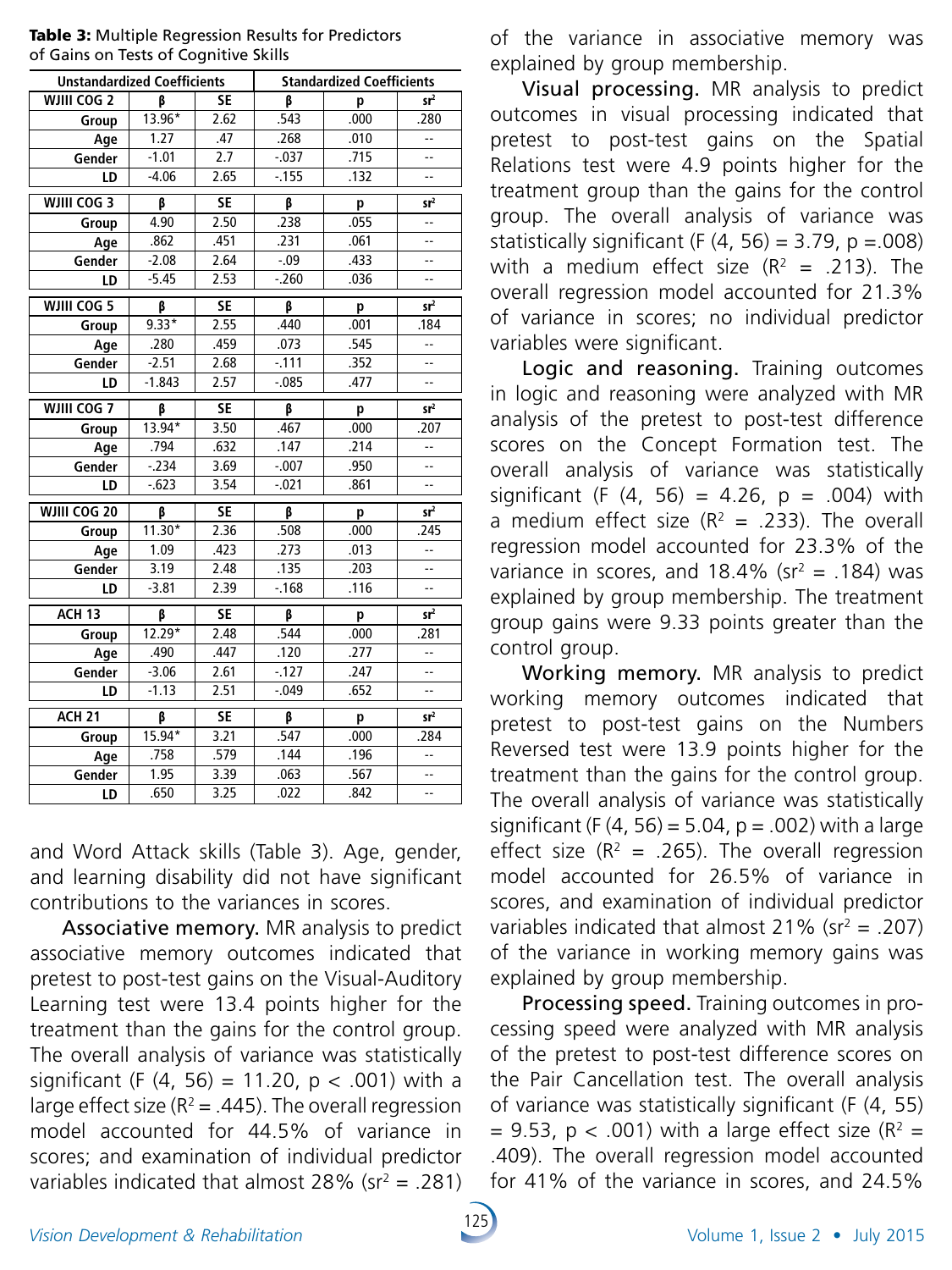$\text{(sr}^2 = .245)$  was explained by group membership. The treatment group gains were 11.3 points greater than the control group gains.

Word Attack. MR analysis to predict Work Attack outcomes indicated that pretest to posttest gains on the Word Attack test were 12.3 points higher for the treatment than the gains for the control group. The overall analysis of variance was statistically significant (F  $(4, 56)$  = 7.84,  $p < .001$ ) with a large effect size ( $R^2 =$ .359). The overall regression model accounted for 36% of variance in scores, and examination of individual predictor variables indicated that 28.1% ( $sr^2 = .281$ ) of the variance in Word Attack gains was explained by group membership.

Auditory processing. Training outcomes in auditory processing were analyzed with MR analysis of the pretest to post-test difference scores on the Sound Awareness test. The overall analysis of variance was statistically significant (F  $(4, 56) = 7.59$ ,  $p < .001$ ) with a large effect size  $(R^2 = .352)$ . The overall regression model accounted for 35.2% of the variance in scores, and 28.4% ( $sr^2 = .284$ ) was explained by group membership. The treatment group gains were 15.9 points greater than the control group gains.

## **DISCUSSION**

The purpose of this study was to examine the effectiveness of the ThinkRx/ReadRx cognitive training program for students with learning problems. The results of the analyses indicated that students who completed the cognitive training program realized greater gains than the control group across all measures. Statisticallysignificant differences were noted in six of the seven sets of scores measuring associative memory, fluid reasoning, working memory, executive processing speed, auditory processing, and Word Attack. The results are consistent with previous findings that direct training of individual cognitive skills increases functioning in the trained area $4,12,13,14,15,18$  However, this is the first study to document significant improvements in six cognitive skills following

comprehensive, one-on-one cognitive training. This is a critical addition to the literature given the multivariate nature of skills needed for learning and reading.<sup>26</sup>

Further, membership in the treatment group was a significant predictor of pretest to posttest gains on the same six skills. Although a relationship between age and associative memory approached significance, the examination of individual predictors of score gains revealed no significant association with age, gender, or learning disability in any of the measures. That is, there were no differences in scores based on age, gender, and the presence or absence of a learning disability.

It is interesting to note that the only nonsignificant difference between the treatment and control groups was on the Spatial Relations test, a measure of visual processing. Although gains were higher in the treatment group ( $M =$ 8.77) than the control group ( $M = 3.33$ ), both groups realized statistically equivalent gains from pretest to post-test. Perhaps this is due to the developmental nature of visual processing skills on a continuum of natural progression through adolescence<sup>27</sup> and associated maturation effects during the 24-week period between pretesting and post-testing. An alternative explanation, however, may be that the exercises delivered by clinicians were focused more heavily on the auditory processing, memory, reasoning, and executive processing skills necessary for reading and learning. This focus is a key component of the ReadRx and ThinkRx programs. A clinical implication of this finding is that the cognitive training procedures use in this study may indeed complement an existing visual therapy paradigm to maximize outcomes in all areas for struggling learners.

It is important to note that there were qualitative differences in a majority of the procedures used to train cognitive skills and the tasks that appeared in pre and post-testing. The tests are designed to measure isolated skills, but the training procedures targeted multiple skills. For example, the working memory test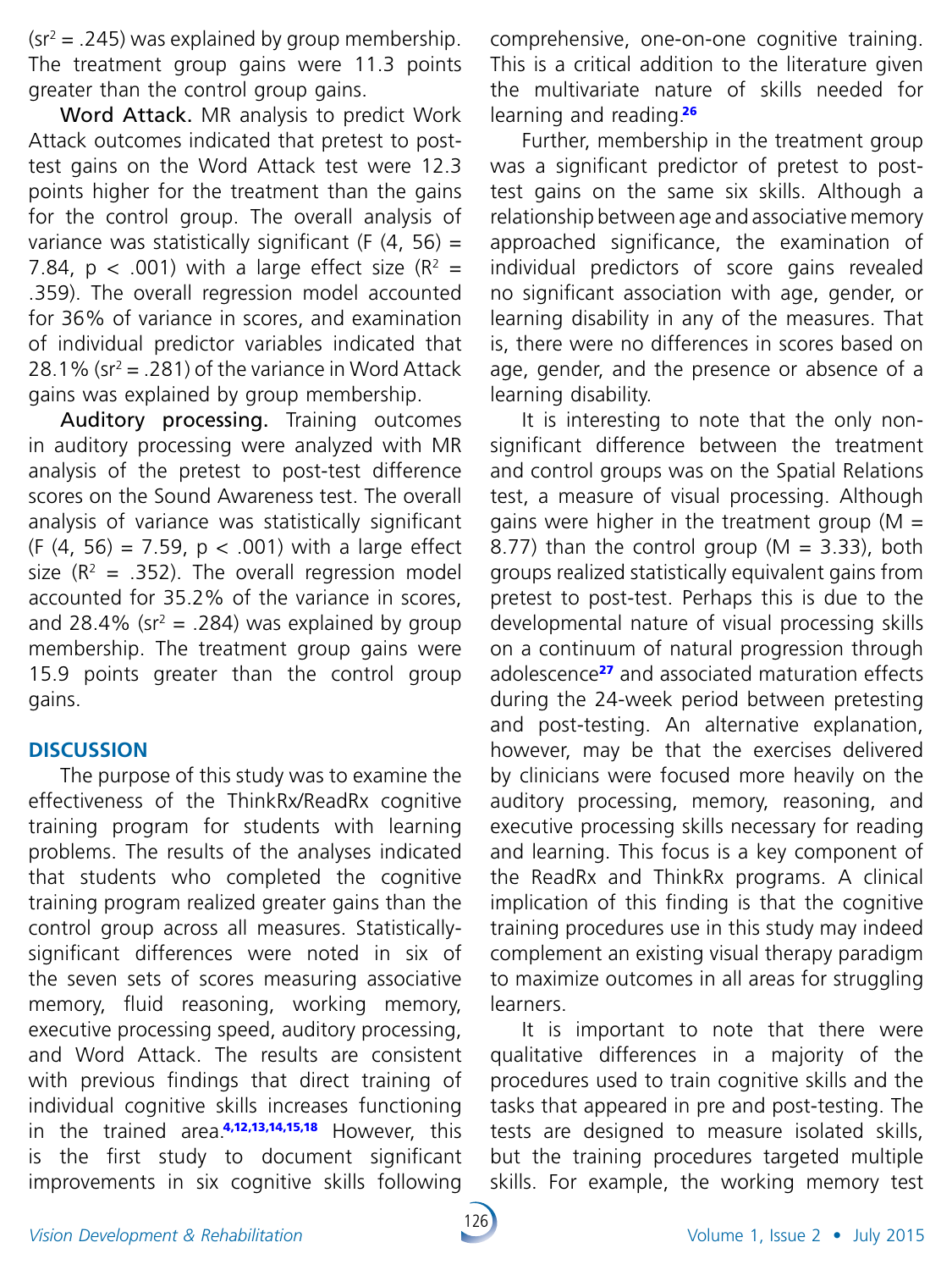required students to repeat a set of numbers in reverse order from which they were given. During cognitive training, memory skills were targeted with complex visual and auditory tasks such as the Memory Match task described earlier (shown in Figure 1) and Memory Digits, a task requiring students to view a card with a 9-space grid while counting aloud to the beat of a metronome, followed by recall and recitation of the digits in the correct order from the grid. This latter procedure trained not only working memory, but also visual span, visualization, and concentration skills. Further, the test for processing speed asked students to identify and circle pairs of identical images. During cognitive training, processing speed was targeted in all procedures using a metronome, which forced students to make decisions more rapidly. Specific tasks to train processing speed gradually increased in complexity, such as the Attention Speed procedure described earlier and shown in Figure 4. This task required the students to perform multiple actions on the stimuli in a limited time period, which trained not only processing speed, but also attention, working memory, visual discrimination, visual span, and sensory motor integration. The tasks to test and train auditory analysis and word attack skills do share some similarities, however. They both required students to decode and read real and nonsense words. Due to the nature of the acquisition of basic reading skills, it is impossible to avoid some overlap between training and testing of simple and complex phonetic code. The combinations of sounds and the method of presentation, however, were dissimilar. Further, testing of specific trained decoding skills is an indicator of mastery over the fundamental skills needed for learning to read.

A limitation of the study was the lack of randomization of participants. Participants in the treatment group self-selected into the cognitive training program. However, the control group participants were selected through propensity matching, a procedure that helps mitigate the effects of non-randomization. Further, the use

of difference-in-difference analysis controlled for omitted variable bias that plagues studies with non-random assignment and differences in pre-intervention cognitive skills measured in the pre-test. Future studies should incorporate randomization and a larger sample size, but the findings from the current study are encouraging for the use of comprehensive cognitive training in the remediation of multiple cognitive skills necessary for learning.

**Declaration of Conflict of Interest:** As the creator of the ThinkRx and ReadRx protocols used in the current study, Dr. Ken Gibson has a financial interest in the study outcomes. Ms. Tanya Mitchell is Dr. Gibson's daughter and also has a financial interest in the company and in the study outcomes.

### **References**

- 1. US Department of Education, Institute of Education Sciences, National Center for Education Statistics, National Assessment of Educational Progress. 2013 Mathematics and Reading: Grade 12 Assessments. Available at [http://](http://goo.gl/3UZ3tc) [goo.gl/3UZ3tc](http://goo.gl/3UZ3tc). Accessed January 28, 2015.
- 2. Cortiella C, Horowitz SH. The State of Learning Disabilities: Facts, Trends, and Emerging Issues. New York: National Center for Learning Disabilities; 2014.
- 3. Garzia RP, Borsting EJ, Nicholson SB, Press LJ, Scheiman MM, Solan HA. Optometric Clinical Practice Guideline: Care of the Patient with Learning Related Vision Problems. St. Louis: American Optometric Association; 2010.
- 4. Tanaka H, Black JM, Hulme C, Stanley LM, Kesler SR, Whitfield-Gabrielli S, Reiss AL, Gabrielli JDE, Hoeft F. The brain basis of the phonological deficit in dyslexia is independent of IQ. Psy Sci 2011; 22:1442-51.
- 5. Rajaram V. Visual attention deficits in reading disability. Optom Vis Sci 2013; 1:141-47.
- 6. Taylor Kulp M, Edwards KE, Mitchell GL. Is visual memory predictive of below-average academic achievement in second through fourth graders? Optom Vis Sci 2002; 79:431-35.
- 7. Barnhardt C, Borsting E, Deland P, Pham N, Vu T. Relationship between visual-motor integration and spatial organization of written language and math. Optom Vis Sci 2005; 82:E138-E143.
- 8. Kulp MT, Sorter MJ. Clinical value of the Beery visualmotor integration supplemental tests of visual perception and motor coordination. Optom Vis Sci 2003; 80: 312-15.
- 9. Cohen-Mimran R, Sapir S. Auditory temporal processing deficits in children with reading disabilities. Dyslexia 2007; 13:175-92.